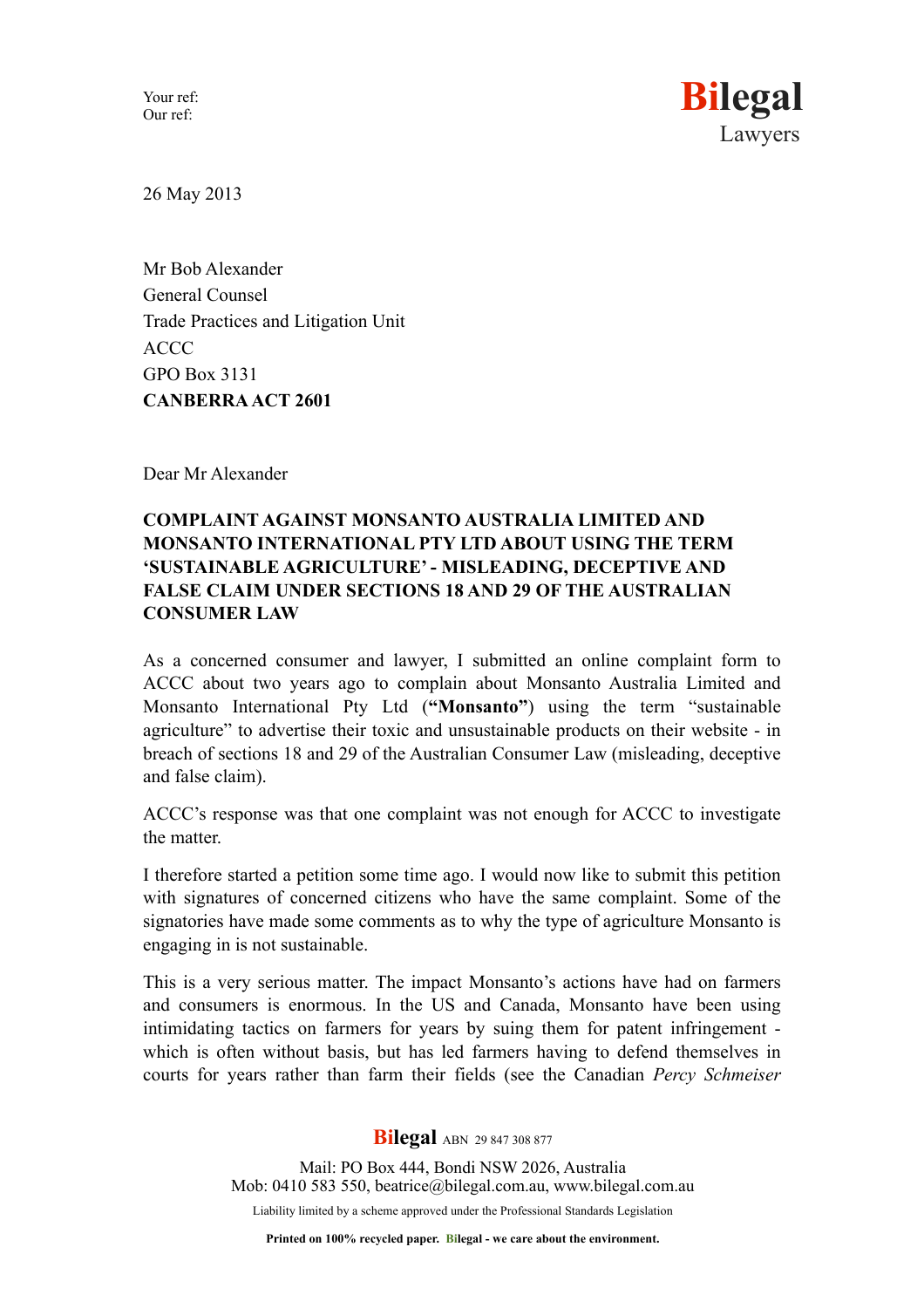$\alpha$  case<sup>1</sup>). I know that this may not be relevant in ACCC investigating this complaint, but it shows the ruthlessness and complete lack of consideration for anything, let alone the truth, except for Monsanto's bottom line - their profits.

## I *enclose*:

- the original petition
- an extract of Monsanto's website advertising where they say that they are "promoting Sustainable Agriculture"
- a print-out of ACCC's info sheet "Your consumer rights: Environmental claims" of 8 March 2011 - that sets out the prerequisites for a person to be able to call something "sustainable".

I respectfully submit, as set out in the petition, that the type of agriculture Monsanto are promoting is not sustainable. In fact, it is the most extreme form of industrial type of agriculture that exists to date, making use of genetically engineered crops that actually contain the pesticide within the plant material.

There are other types of agriculture that are indeed sustainable, such Permaculture and Biodynamic Agriculture.

Monsanto's agriculture should be called "Biotech Agriculture", "Industrial Agriculture" or "Chemical Agriculture". Only then would their customers, mostly farmers and gardeners, get the right impression of what they are actually purchasing.

The consumers are not the only ones that are getting the wrong impression. More importantly, our Members of Parliament, in particular those who do not know what basic sustainable land management consists of, are being sold the wrong idea of what sustainable agriculture is - with disastrous results, such as the recent publication of the draft of the National Food Plan that does not appear take into account that large scale industrial agriculture no longer works, in particular not in a drought-affected country like Australia where the top soil is already very, very thin compared to other countries such as Indonesia.

The UN has acknowledged that large scale industrial agriculture (that is promoted by Monsanto) is not sustainable. In its 2011 Report "Save and Grow - A Policymaker's Guide to Sustainable Intensification of Smallholder Crop Production["2](#page-1-1), the US states that large scale industrial agriculture leads to:

- land degradation,
- salinization of irrigated areas,

<span id="page-1-0"></span><sup>1</sup> Watch Percy Schmeiser summarise his case here: [http://www.youtube.com/watch?](http://www.youtube.com/watch?v=7ii9ARL4EGg) [v=7ii9ARL4EGg](http://www.youtube.com/watch?v=7ii9ARL4EGg). See first instance decision: *Monsanto v Schmeiser* 2001 FCT 256 (Federal Court):<http://decisions.fct-cf.gc.ca/en/2001/2001fct256/2001fct256.html>. See appeal decision: *Schmeiser v Monsanto* [2004] 1 SCR 902 (Supreme Court): <http://scc.lexum.org/decisia-scc-csc/scc-csc/scc-csc/en/item/2147/index.do>.

<span id="page-1-1"></span><sup>&</sup>lt;sup>2</sup> See [http://www.fao.org/ag/save-and-grow/index\\_en.html\)](http://www.fao.org/ag/save-and-grow/index_en.html)